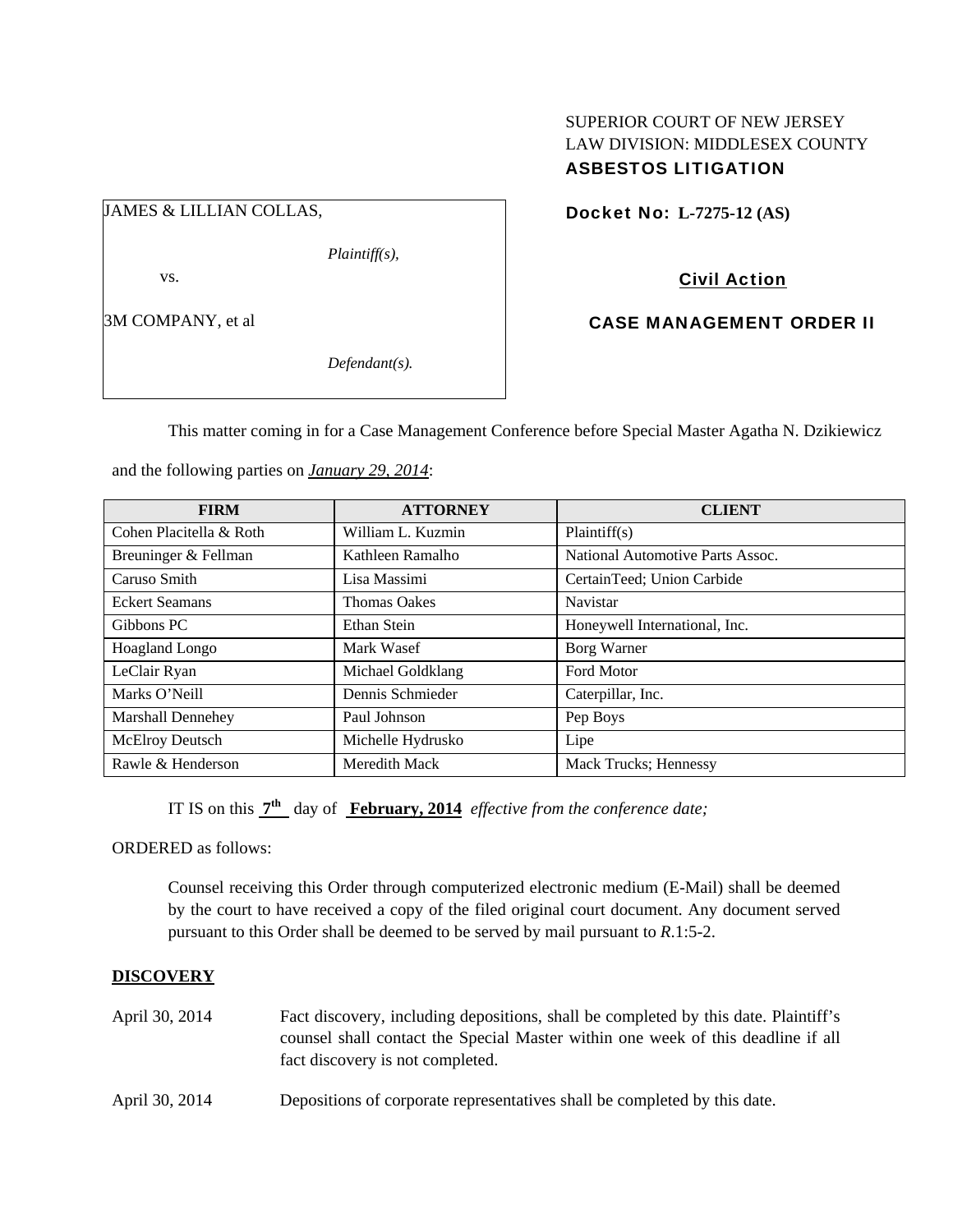#### **EARLY SETTLEMENT**

May 9, 2014 Settlement demands shall be served on all counsel and the Special Master by this date.

## **SUMMARY JUDGMENT MOTION PRACTICE**

- May 9, 2014 Summary judgment motions shall be filed no later than this date.
- June 6, 2014 Last return date for summary judgment motions.

#### **MEDICAL DEFENSE**

| March 31, 2014 | Plaintiff shall serve additional medical expert reports by this date.                                    |
|----------------|----------------------------------------------------------------------------------------------------------|
| March 31, 2014 | Plaintiff is to arrange for the transfer of pathology specimens and x-rays, if any,<br>by this date.     |
| June 30, 2014  | Defendants shall identify its medical experts and serve medical expert reports, if<br>any, by this date. |

## **LIABILITY EXPERT REPORTS**

| May 30, 2014 | Plaintiff shall identify its liability experts and serve liability expert reports or a |
|--------------|----------------------------------------------------------------------------------------|
|              | certified expert statement by this date or waive any opportunity to rely on            |
|              | liability expert testimony.                                                            |

June 30, 2014 Defendants shall identify its liability experts and serve liability expert reports, if any, by this date or waive any opportunity to rely on liability expert testimony.

#### **ECONOMIST EXPERT REPORTS**

- May 30, 2014 Plaintiff shall identify its expert economists and serve expert economist report(s), if any, by this date or waive any opportunity to rely on economic expert testimony.
- June 30, 2014 Defendants shall identify its expert economists and serve expert economist report(s), if any, by this date or waive any opportunity to rely on economic expert testimony.

#### **EXPERT DEPOSITIONS**

July 15, 2014 Expert depositions shall be completed by this date. To the extent that plaintiff and defendant generic experts have been deposed before, the parties seeking that deposition in this case must file an application before the Special Master and demonstrate the necessity for that deposition. To the extent possible, documents requested in a deposition notice directed to an expert shall be produced three days in advance of the expert deposition. The expert shall not be required to produce documents that are readily accessible in the public domain.

\_\_\_\_\_\_\_\_\_\_\_\_\_\_\_\_\_\_\_\_\_\_\_\_\_\_\_\_\_\_\_\_\_\_\_\_\_\_\_\_\_\_\_\_\_\_\_\_\_\_\_\_\_\_\_\_\_\_\_\_\_\_\_\_\_\_\_\_\_\_\_\_\_\_\_\_\_\_\_\_\_\_\_\_\_\_\_\_\_\_\_\_\_\_\_\_\_\_\_\_\_\_\_\_\_\_\_\_\_\_